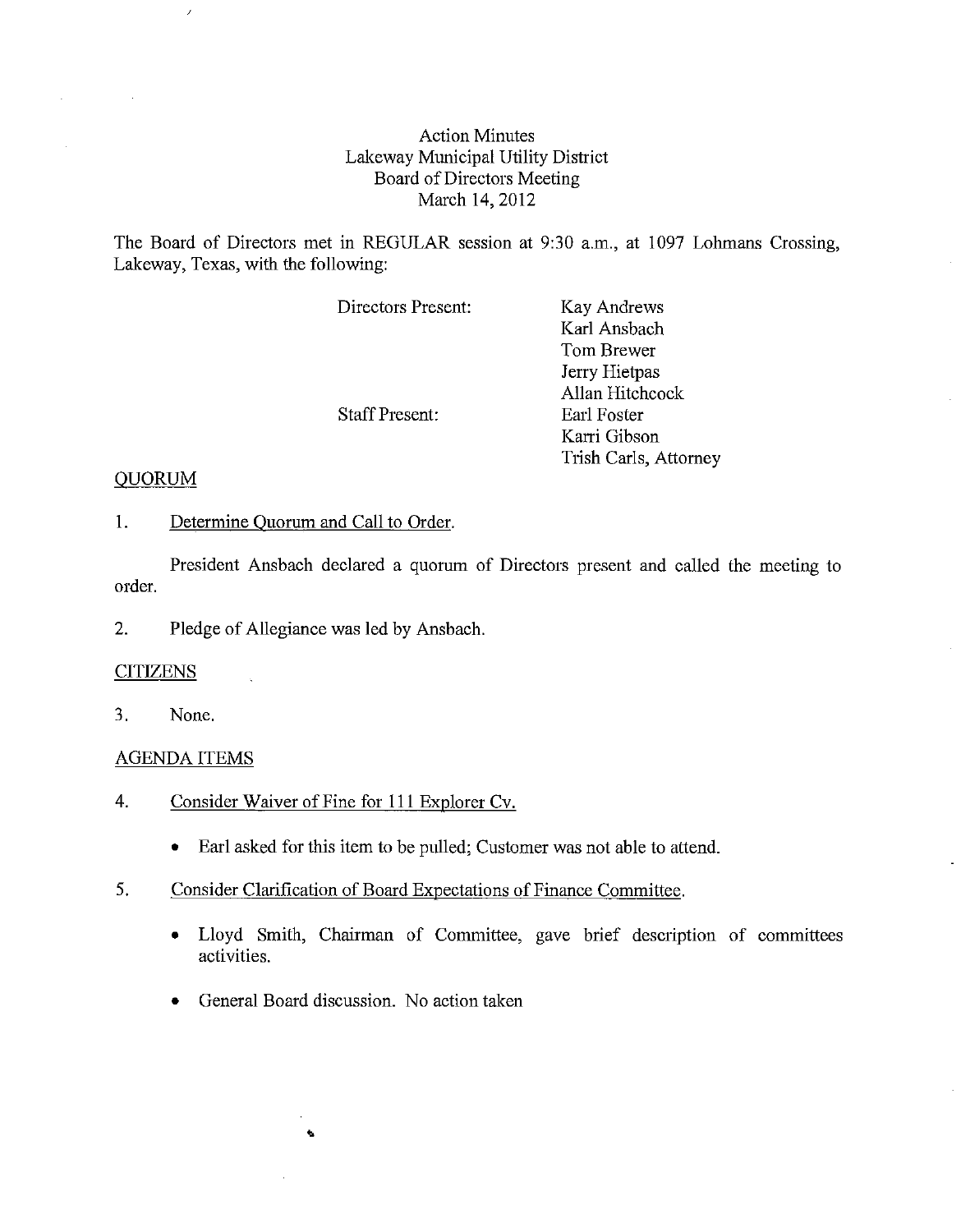6, Consider District's procedmes for conducting a drawing to determine the order of candidates' names on the ballot for an election.

• Brewer made a motion to have a policy for selecting positions on the ballot for future elections. Andrews seconded the motion. Motion passed unanimously.

# 7. Consider control of District Personal Property.

- Brewer made a motion to have Earl submit a recommendation to the Board with a list of inventory items. Andrews seconded the motion. Motion passed unanimously.
- 8. Consider Joint Operating Agreement for B-4 Barge.
	- Earl asked for this item to be tabled until April meeting. Hitchcock made a motion to table. Hietpas seconded the motion. Motion passed unanimously.

9. Consider Agreement for Wholesale Water and Wastewater Service between Lakeway MUD and Travis County MUD #11,

- Earl presented third amendment. Jerry recommended several changes. Hitchcock made a motion to approve agreement with the changes. Brewer seconded the motion. Motion passed unanimously.
- 10. Update on Drought.
	- Earl recommended we go to Stage 2-A. Hietpas made a motion to accept Earl's recommendation. Hitchcock seconded the motion. Motion passed unanimously.

CONSENT AGENDA -Hitchcock made a motion to approve the consent agenda items 11-13. Item 14 was pulled. Hietpas seconded the motion. Motion passed unanimously.

- 11. Approve Minutes of Regular Meeting of February 8, 2012.
- 12. Approve Capital Expenditmes 12-01 Customer Service computer (\$2500.00).
- 13. Approve Write off of Bad Debts.
- 14. Approve Change in Board Meeting Date for April 2012.
	- Andrews made a motion to change the April Board meeting date to April 10, 2012 at 9:30 am. Hitchcock seconded the motion. Motion passed unanimously.
- 15. GENERAL MANAGER'S REPORT.
	- Discussion on the General Managers report with all Board Members.